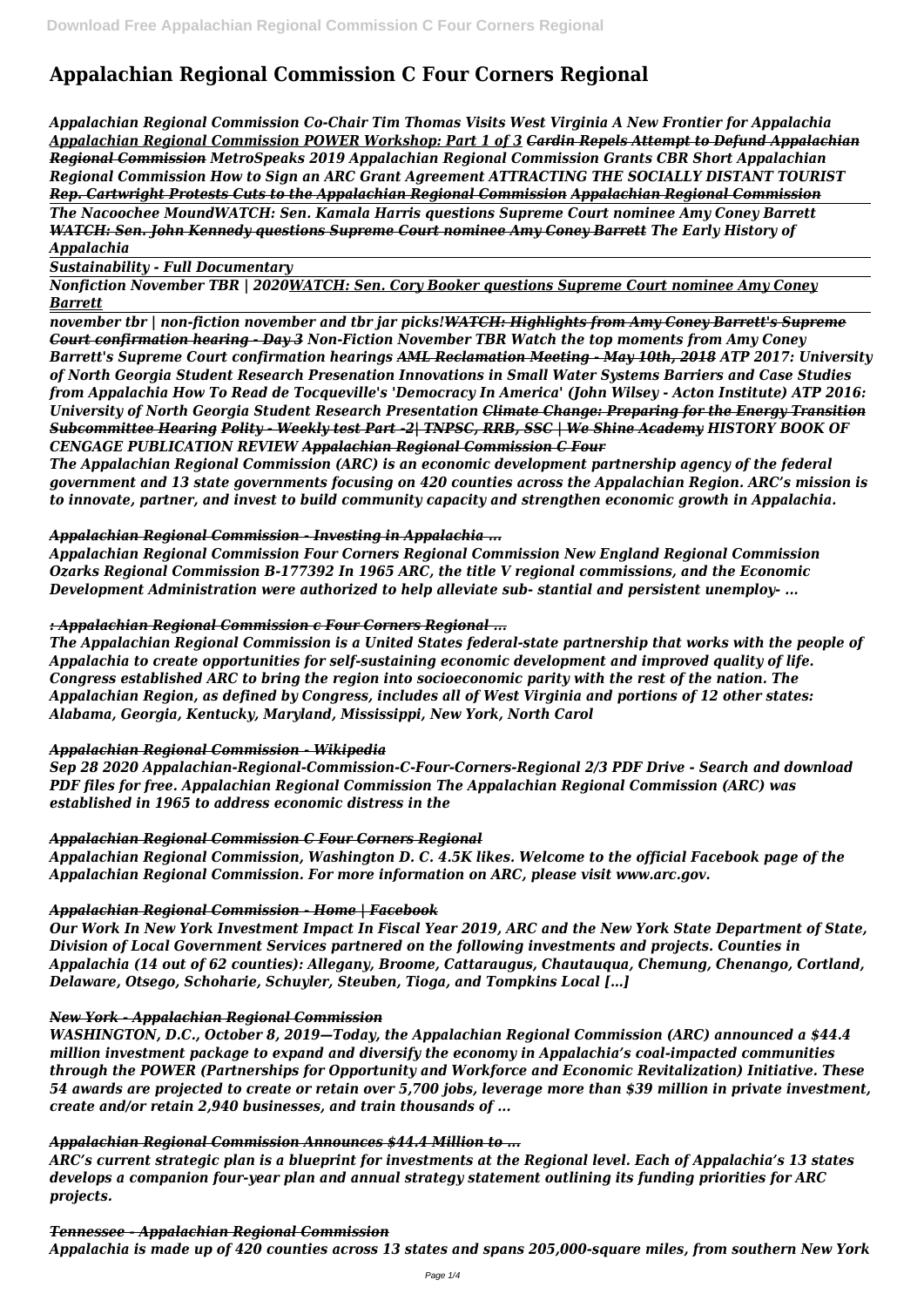*to northern Mississippi. The Region's 25 million residents live in parts of Alabama, Georgia, Kentucky, Maryland, Mississippi, New York, North Carolina, Ohio, Pennsylvania, South Carolina, Tennessee, and Virginia, and all of West Virginia.*

#### *About the Appalachian Region - Appalachian Regional Commission*

*Appalachian Regional Commission Hosts Appalachian Teaching Project Conference in Washington, D.C., Featuring Student Research on Regional Community Development Issues. Student research projects to be presented at the 2017 ATP conference focus on developing Appalachia's natural and cultural assets, supporting public education initiatives ...*

#### *2017 Archives - Page 2 of 4 - Appalachian Regional Commission*

*[pdf] free [download] book appalachian regional commission c four corners regional johnson in area news sports jobs marietta times. u s department of commerce awards nearly 10 million in. washington d c 20548. four corners future v 7 3 four corners regional economic. appalachian regional mission c four corners regional.*

#### *Appalachian Regional Commission C Four Corners Regional*

*Appalachian Regional Commission in fiscal 1969the fourth year of operations under the Appalachian Regional Develop-ment Act. The purpose of the Act is to "assist the region in meeting its special problems, to promote its economic develop-ment, and to establish a framework for joint Federal and State*

#### *RC 004 545 Appalachian Regional Commission. Annual Report ...*

*The Appalachian Regional Commission (ARC) is an economic development agency of the federal government and 13 state governments focusing on 420 counties across the Appalachian Region. ARC ' s mission is to innovate, partner, and invest to build community capacity and strengthen economic growth in Appalachia to help the Region achieve socioeconomic parity with the nation.*

## *Program Analyst - Appalachian Regional Commission - Career ...*

*Nov 4, 2020 0 The Appalachian Regional Commission (ARC) announced a grant of \$600,000 to the North Central Pennsylvania Regional Planning and Development Commission in Ridgway, for the Pennsylvania...*

#### *Appalachian Regional Commission awards grant funds for ...*

*The Appalachian Regional Commission uses an index-based county economic classification system to identify and monitor the economic status of Appalachian counties. See the methodology for a description of each economic level. In Fiscal Year 2017, eighty-four counties are classified as distressed, 114 are classified as at-risk, 210 are classified ...*

## *County Economic Status in Appalachia, FY 2017 ...*

*HUNTINGTON, W.Va. (WSAZ) - The Appalachian Regional Commission has announced \$43.3 million across 51 projects. \$5.8 million of these funds will help with projects in West Virginia.*

## *Major broadband developments announced - WSAZ*

*The Appalachian Development Highway System (ADHS) is part of the Appalachian Regional Commission in the United States.It consists of a series of highway corridors in the Appalachia region of the eastern United States.The routes are designed as local and regional routes for improving economic development in the historically isolated region.*

#### *Appalachian Development Highway System - Wikipedia*

*WASHINGTON, D.C., On Nov. 12, the Appalachian Regional Commission (ARC) announced that Brandon McBride will join the agency as its executive director. As the executive director, McBride will lead the*

*Appalachian Regional Commission Co-Chair Tim Thomas Visits West Virginia A New Frontier for Appalachia Appalachian Regional Commission POWER Workshop: Part 1 of 3 Cardin Repels Attempt to Defund Appalachian Regional Commission MetroSpeaks 2019 Appalachian Regional Commission Grants CBR Short Appalachian Regional Commission How to Sign an ARC Grant Agreement ATTRACTING THE SOCIALLY DISTANT TOURIST Rep. Cartwright Protests Cuts to the Appalachian Regional Commission Appalachian Regional Commission The Nacoochee MoundWATCH: Sen. Kamala Harris questions Supreme Court nominee Amy Coney Barrett WATCH: Sen. John Kennedy questions Supreme Court nominee Amy Coney Barrett The Early History of Appalachia* 

*Sustainability - Full Documentary*

*Nonfiction November TBR | 2020WATCH: Sen. Cory Booker questions Supreme Court nominee Amy Coney Barrett*

*november tbr | non-fiction november and tbr jar picks!WATCH: Highlights from Amy Coney Barrett's Supreme Court confirmation hearing - Day 3 Non-Fiction November TBR Watch the top moments from Amy Coney Barrett's Supreme Court confirmation hearings AML Reclamation Meeting - May 10th, 2018 ATP 2017: University of North Georgia Student Research Presenation Innovations in Small Water Systems Barriers and Case Studies*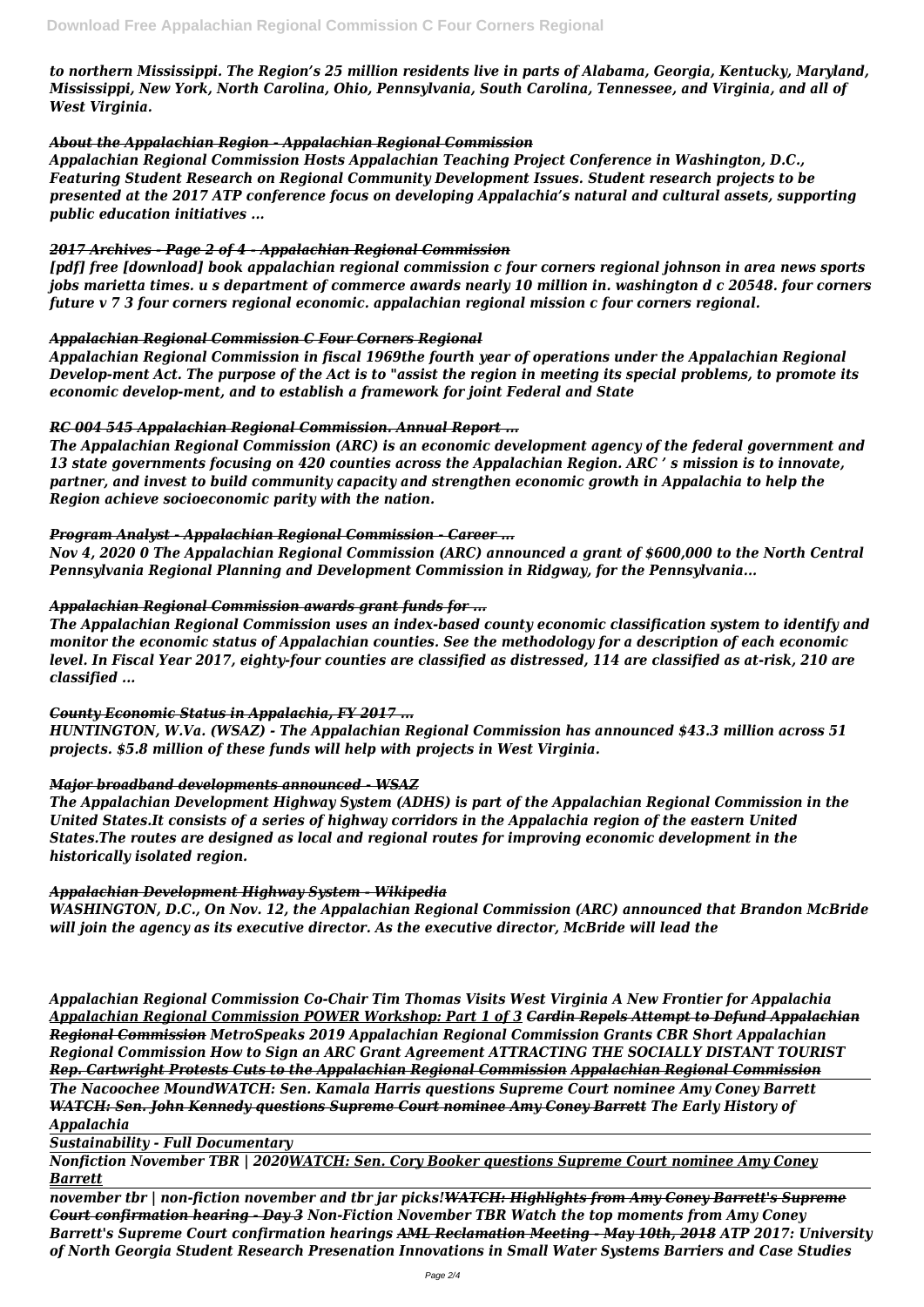*from Appalachia How To Read de Tocqueville's 'Democracy In America' (John Wilsey - Acton Institute) ATP 2016: University of North Georgia Student Research Presentation Climate Change: Preparing for the Energy Transition Subcommittee Hearing Polity - Weekly test Part -2| TNPSC, RRB, SSC | We Shine Academy HISTORY BOOK OF CENGAGE PUBLICATION REVIEW Appalachian Regional Commission C Four*

*The Appalachian Regional Commission (ARC) is an economic development partnership agency of the federal government and 13 state governments focusing on 420 counties across the Appalachian Region. ARC's mission is to innovate, partner, and invest to build community capacity and strengthen economic growth in Appalachia.*

## *Appalachian Regional Commission - Investing in Appalachia ...*

*Appalachian Regional Commission Four Corners Regional Commission New England Regional Commission Ozarks Regional Commission B-177392 In 1965 ARC, the title V regional commissions, and the Economic Development Administration were authorized to help alleviate sub- stantial and persistent unemploy- ...*

## *: Appalachian Regional Commission c Four Corners Regional ...*

*The Appalachian Regional Commission is a United States federal-state partnership that works with the people of Appalachia to create opportunities for self-sustaining economic development and improved quality of life. Congress established ARC to bring the region into socioeconomic parity with the rest of the nation. The Appalachian Region, as defined by Congress, includes all of West Virginia and portions of 12 other states: Alabama, Georgia, Kentucky, Maryland, Mississippi, New York, North Carol*

## *Appalachian Regional Commission - Wikipedia*

*Sep 28 2020 Appalachian-Regional-Commission-C-Four-Corners-Regional 2/3 PDF Drive - Search and download PDF files for free. Appalachian Regional Commission The Appalachian Regional Commission (ARC) was established in 1965 to address economic distress in the*

## *Appalachian Regional Commission C Four Corners Regional*

*Appalachian Regional Commission, Washington D. C. 4.5K likes. Welcome to the official Facebook page of the Appalachian Regional Commission. For more information on ARC, please visit www.arc.gov.*

## *Appalachian Regional Commission - Home | Facebook*

*Our Work In New York Investment Impact In Fiscal Year 2019, ARC and the New York State Department of State, Division of Local Government Services partnered on the following investments and projects. Counties in Appalachia (14 out of 62 counties): Allegany, Broome, Cattaraugus, Chautauqua, Chemung, Chenango, Cortland, Delaware, Otsego, Schoharie, Schuyler, Steuben, Tioga, and Tompkins Local […]*

## *New York - Appalachian Regional Commission*

*WASHINGTON, D.C., October 8, 2019—Today, the Appalachian Regional Commission (ARC) announced a \$44.4 million investment package to expand and diversify the economy in Appalachia's coal-impacted communities through the POWER (Partnerships for Opportunity and Workforce and Economic Revitalization) Initiative. These 54 awards are projected to create or retain over 5,700 jobs, leverage more than \$39 million in private investment, create and/or retain 2,940 businesses, and train thousands of ...*

## *Appalachian Regional Commission Announces \$44.4 Million to ...*

*ARC's current strategic plan is a blueprint for investments at the Regional level. Each of Appalachia's 13 states develops a companion four-year plan and annual strategy statement outlining its funding priorities for ARC projects.*

## *Tennessee - Appalachian Regional Commission*

*Appalachia is made up of 420 counties across 13 states and spans 205,000-square miles, from southern New York to northern Mississippi. The Region's 25 million residents live in parts of Alabama, Georgia, Kentucky, Maryland, Mississippi, New York, North Carolina, Ohio, Pennsylvania, South Carolina, Tennessee, and Virginia, and all of West Virginia.*

## *About the Appalachian Region - Appalachian Regional Commission*

*Appalachian Regional Commission Hosts Appalachian Teaching Project Conference in Washington, D.C., Featuring Student Research on Regional Community Development Issues. Student research projects to be presented at the 2017 ATP conference focus on developing Appalachia's natural and cultural assets, supporting public education initiatives ...*

#### *2017 Archives - Page 2 of 4 - Appalachian Regional Commission*

*[pdf] free [download] book appalachian regional commission c four corners regional johnson in area news sports jobs marietta times. u s department of commerce awards nearly 10 million in. washington d c 20548. four corners future v 7 3 four corners regional economic. appalachian regional mission c four corners regional.*

#### *Appalachian Regional Commission C Four Corners Regional*

*Appalachian Regional Commission in fiscal 1969the fourth year of operations under the Appalachian Regional Develop-ment Act. The purpose of the Act is to "assist the region in meeting its special problems, to promote its economic develop-ment, and to establish a framework for joint Federal and State* Page 3/4